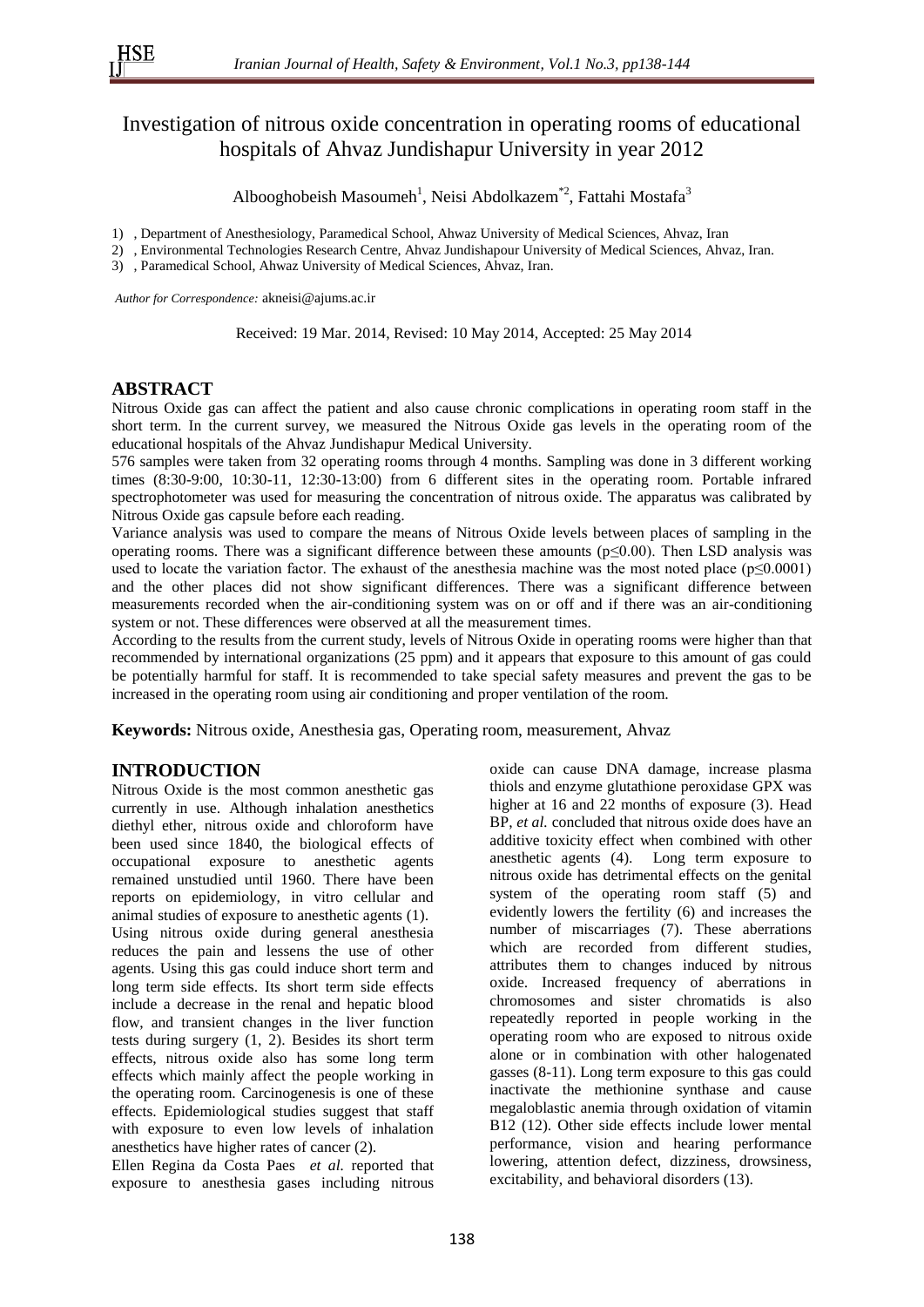Air-conditioning systems cannot exhaust the gas from the operation room. Therefore, the National Institute for Occupational Safety and Health (NIOSH) has set 25 ppm as the maximum acceptable level of the gas in the operating room (14). This amount is 100 ppm for European countries like Germany, UK and Sweden (15). In Denmark, this level is 50 ppm and the levels more than 100 ppm is only acceptable for exposure times less than 15 minutes (16). During the last decades,<br>using air-conditioning systems. low-flow using air-conditioning systems, anesthesia and intravenous anesthesia have decreased the pollution in the operating room and subsequently occupational exposure of people working in the operating room (17, 18). Despite progresses, occupational exposure to inhalation anesthetics among the operating room staff persists (19, 20). Therefore, systems for exhaustion of anesthetic gasses are demanding (21).

As nitrous oxide is being used in the operation room currently and there has not been a study of its concentration in operating room air of educational hospitals of Ahvaz city, we decided to assess the occupational exposure to this gas in the hospitals.

# **MATERALS AND METHODS**

#### *Sampling*

This cross-sectional observational study was conducted in 32 operating rooms of Imam Khomeini, Golestan and Razi hospitals.

Nitrous Oxide was being used by flow of 2-3 liter per minute as an anesthetic agent in all of the operating rooms which were studied. Portable infrared spectrophotometer model 3010 (Wavelength infrared nitrous oxide sensor) of Bacharach Company was used for sampling and measurement of nitrous oxide concentration. Before each measurement, the apparatus was calibrated with nitrous oxide capsule. The calibration gas flow was not more than 120 cc/min. Measurement error of the instrument was ±5ppm (22). Sampling day was chosen randomly for each measurement. During 4 months 576 samples were collected from 32 operating rooms. Sampling was done in 3 different times of the working hours [from 8:30-9:00 (time 1), 10:30-11:00 (time 2), and 12:30-13 (time3)]. Sampling sites included:

- 1. 5 cm distance from excretion exhaust
- 2. 5 cm distance from air conditioning system exhaust
- 3. 15 cm from surgeon breathing zone
- 4. 15 cm from nurse breathing zone
- 5. 5 cm from anesthesia technician breathing zone
- 6. 5 cm from endotracheal tube or anesthesia mask (23, 24).

*Time Weighted Average (TWA) calculation* Based on following equation TWA was calculated:

TWA for 8 hours = 
$$
\frac{t_1 c_1 + t_2 c_2 + t_n c_n}{8 \text{ hr}}
$$

#### *Statistical Analysis*

Mean of nitrous oxide gas concentration in different conditions was compared using independent samples t-test or one-way ANOVA. Statistical analysis was done in the SPSS version 19 (IBM Corporation, USA). P values less than 0.05 considered significant. Possible effects of ventilation system, cooler, and exhaust system were also assessed. The standard air conditioning system was defined as an entry from the roof and two exits from the floor with 10-20 times air exchange of the room per minute.

## **RESULTS**

In the current study, 32 samples were taken from operating rooms in the hospitals of study. The mean temperature of the operating rooms in the working hours was 23.25±1°C (minimum: 22 °C and maximum: 25 °C). Mean area of the rooms studied was 30.40±11.6 square meter . Absolute and relative frequency distribution of the rooms studied is tabulated in table 1.

**Table 1**: Frequency and percentage of studied operating rooms

|                 | <b>Operating</b> |                             |                |  |
|-----------------|------------------|-----------------------------|----------------|--|
| <b>Hospital</b> | Room             | <b>Frequency</b>            | <b>Percent</b> |  |
| Imam            |                  |                             |                |  |
| <b>Khomeini</b> | General          | 11                          | 34.37%         |  |
| Imam            |                  |                             |                |  |
| Khomeini        | Eye              | 4                           | 12.50%         |  |
| Imam            |                  |                             |                |  |
| <b>Khomeini</b> | Infertility      | $\overline{c}$              | 6.25%          |  |
| Golestan        | General          | 8                           | 25%            |  |
| Golestan        | Renal Graft      | $\mathcal{D}_{\mathcal{L}}$ | 6.25%          |  |
| Razi            | General          | 5                           | 15.63%         |  |
| <b>Total</b>    |                  | 32                          | 100%           |  |

65% of the rooms had ventilation system and the ventilation systems were active in only 21% of these rooms. The cooler was on in 75% of these rooms and the exhaust system was working at 47% of these rooms (table 2).

According to the results, 25% of the sampling units had a scavenging system for extra anesthetic gasses and in 18% these systems were not connected to the anesthesia machine.

For comparing the means of the concentrations of the nitrous oxide between the sampling points, variance analysis showed significant differences (p≤0. 000). Then LSD (Least Significance difference) analysis of the differences between measured points showed that the area around the anesthesia machine exhaust has significant difference ( $p \le 0$ . 0001). Other places did not show any significant differences (table 3).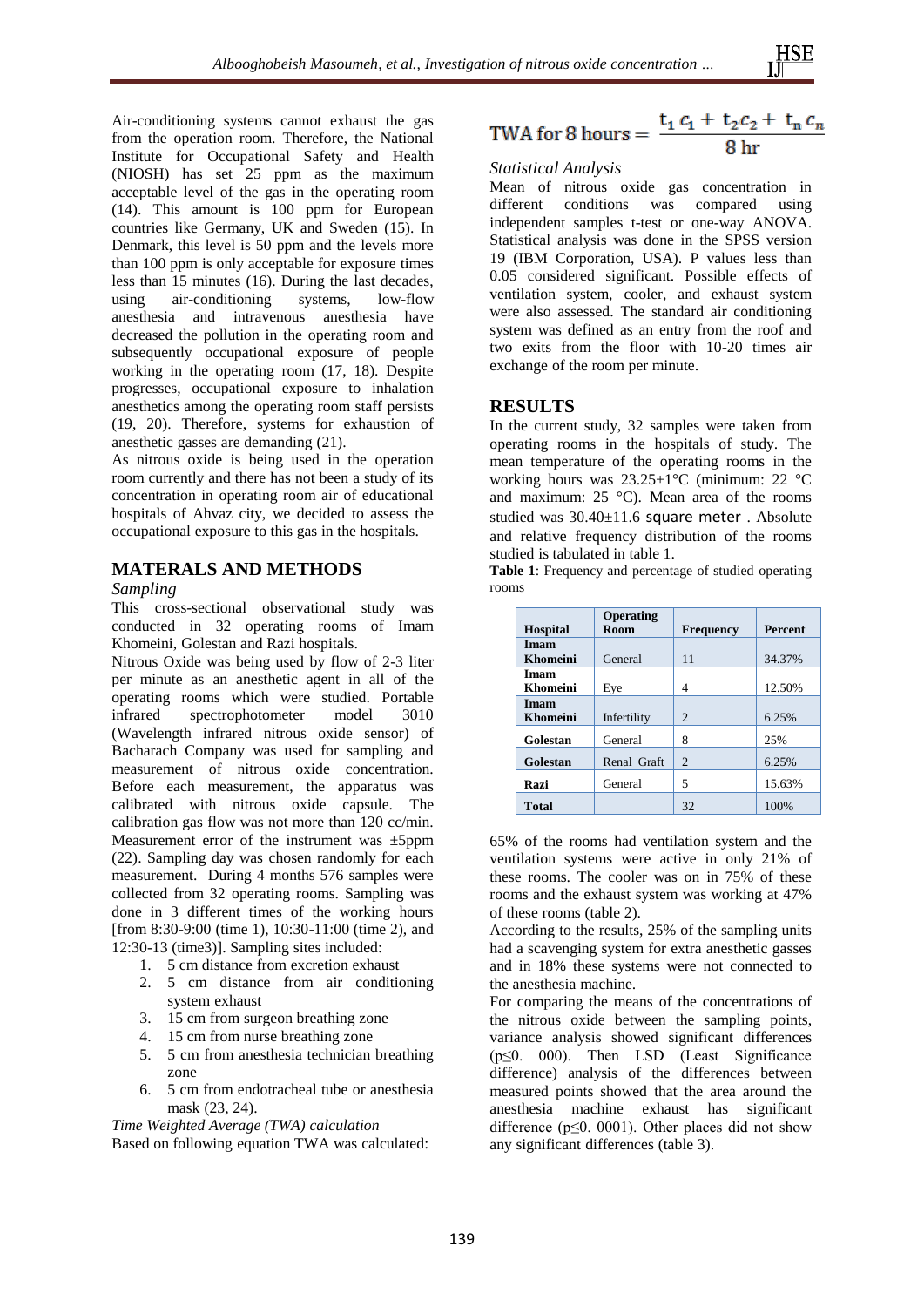**Table 2**: Absolute and relative distribution of the operating rooms according to the state of their ventilation system, cooler and exhaust systems

|                    | <b>Condition</b> | <b>Frequency</b> | <b>Percent</b> |
|--------------------|------------------|------------------|----------------|
| <b>Ventilation</b> |                  |                  |                |
| <b>System</b>      | <b>ON</b>        | 7                | 21             |
|                    | OFF              | 14               | 44             |
|                    | Not exist        | 11               | 35             |
| Cooler             | ON               | 24               | 75             |
|                    | <b>OFF</b>       | $\overline{4}$   | 12.5           |
|                    | Not exist        | 4                | 12.5           |
| <b>Exhaust</b>     |                  |                  |                |
| <b>System</b>      | Connect          | 15               | 47             |
|                    | Not Connect      | 11               | 35             |
|                    | Not exist        | 6                | 18             |

The mean of nitrous oxide concentration in different site of the operating rooms was shown in table 4. The results showed that concentration of nitrous oxide was different with the changes of sampling site and concentration in sites without a

standard ventilation were more than their in sites with the standard system.

**Table 3**: Concentration of Nitrous Oxide (ppm) in different sites of the operating room

| <b>Sampling</b><br>site | No. | Mean | S.D. | Min.           | Max. |
|-------------------------|-----|------|------|----------------|------|
|                         |     |      |      |                |      |
| Site 1                  | 96  | 2978 | 4313 | 5              | 9999 |
|                         |     |      |      |                |      |
| Site 2                  | 96  | 364  | 379  | $\theta$       | 1500 |
|                         |     |      |      |                |      |
| Site 3                  | 96  | 126  | 128  | 5              | 510  |
|                         |     |      |      |                |      |
| Site 4                  | 96  | 130  | 151  | 5              | 1035 |
|                         |     |      |      |                |      |
| Site 5                  | 96  | 198  | 179  | $\overline{0}$ | 780  |
|                         |     |      |      |                |      |
| Site 6                  | 96  | 150  | 98   | 10             | 420  |

**Table 4:** Mean of the Nitrous Oxide concentration (ppm) in the different sites of the operating rooms with or without standard ventilation

| <b>Sampling</b><br>site | Ventilation<br>system | Mean    | Standard<br><b>Deviation</b> | $P_{\text{value}}$ |
|-------------------------|-----------------------|---------|------------------------------|--------------------|
| Site 1                  | standard              | 159.28  | 275.91                       | 0.01               |
|                         | Not standard          | 3768.25 | 4580.35                      |                    |
| Site 2                  | standard              | 224.28  | 483.58                       | 0.325              |
|                         | Not standard          | 403.66  | 337.96                       |                    |
| Site 3                  | standard              | 36.42   | 43.70                        | 0.01               |
|                         | Not standard          | 151.09  | 133.36                       |                    |
| Site 4                  | standard              | 82.61   | 220.91                       | 0.891              |
|                         | Not standard          | 143.93  | 124.94                       |                    |
| Site 5                  | standard              | 63.09   | 63.27                        | 0.001              |
|                         | Not standard          | 236.40  | 183.63                       |                    |
| Site 6                  | standard              | 147.38  | 78.51                        | 0.051              |
|                         | Not standard          | 151.33  | 95.31                        |                    |

In operating rooms with active standard ventilation, mean of nitrous oxide concentration in three times were 63.09±63.27 ppm in the breath area of the anesthesia technician, 36.42±43.70 ppm in the breath area of the surgeon, and 82.61±220.91ppm for the breath area of the operating room nurse. Concentration of nitrous oxide in operating rooms with non-standard ventilation was 236.40±183.63 ppm, 151, 09±133.36 ppm, and 124.94±143.93 ppm, respectively (table 4).

Status of the ventilation system including on or off state was also assessed in the current study. As can be seen in the table 5, there was a significant difference between the concentrations of the nitrous oxide in the operating rooms with ventilation with those without ventilation. There were also significant differences in the mean of nitrous oxide concentration between the ventilation on and off states of the rooms. These differences were observed during the study in all times of the sampling.

**Table 5:** Status of the ventilation system in the time of sampling and its effects on the concentration of nitrous oxide

|                                     | Condition  | No. | 8:30-9:00<br>$(Mean \pm SD)$ | 10:30-11:00<br>$(Mean \pm SD)$ | 12:30-13<br>$(Mean \pm SD)$ | <b>Mean of Times</b> |
|-------------------------------------|------------|-----|------------------------------|--------------------------------|-----------------------------|----------------------|
| <b>Ventilation</b><br><b>System</b> | ON         | 42  | $101+255$                    | $1.4 + 2.11$                   | $111 + 250$                 | $11 \cdot +228$      |
|                                     | <b>OFF</b> | 84  | $.77 + 2728$                 | $9Y\lambda + Y$                | $990 + 2527$                | $\cdots$ 1+2587      |
|                                     | Not exist  | 66  | $55 + 1232$                  | $100+2066$                     | $112+2061$                  | $012+1826$           |
| <b>P.value</b>                      |            |     | ۰٫۰۱۲                        | $\cdots$ YV                    | $\cdots$                    |                      |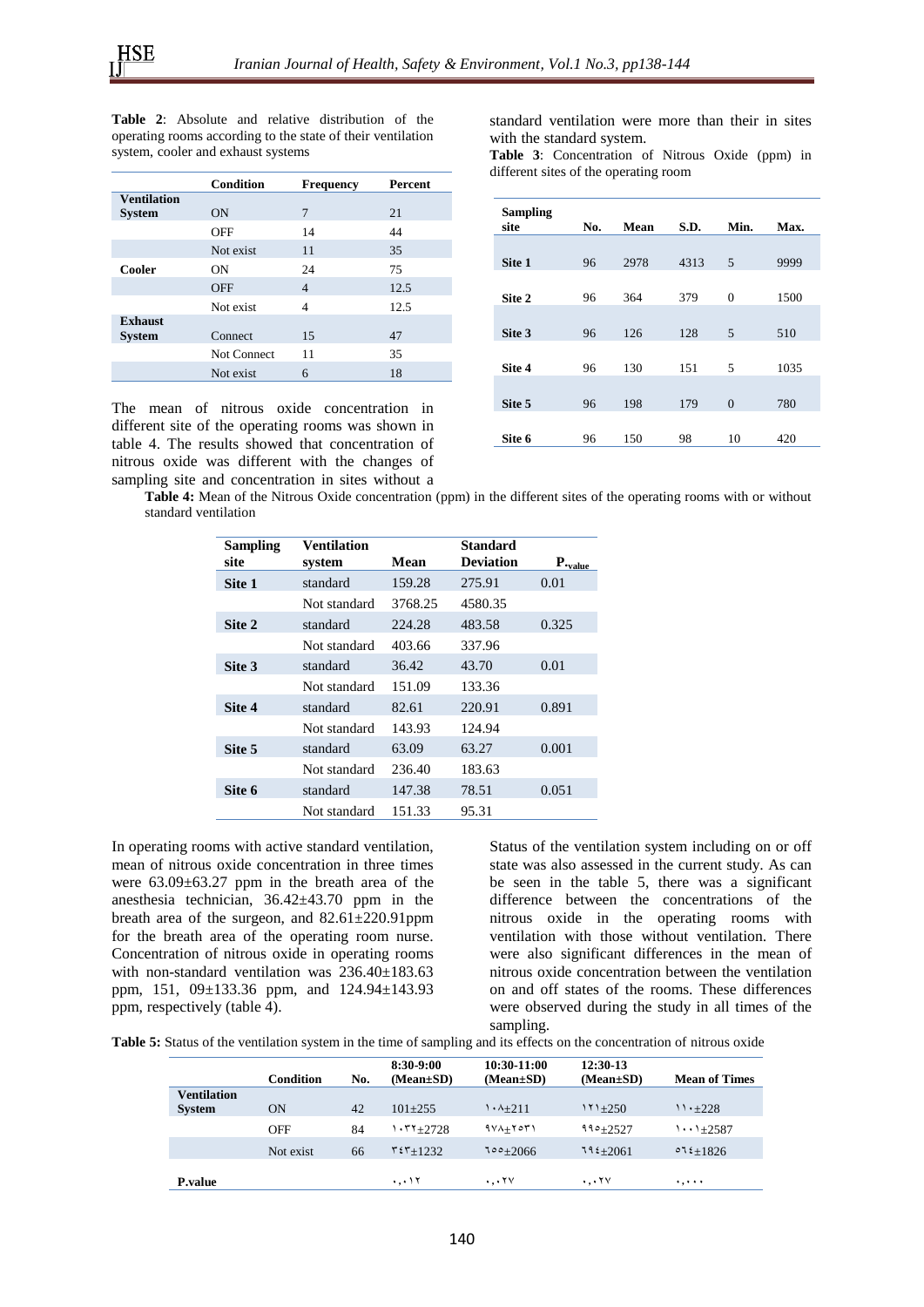Concentration on nitrous oxide in the different hospital's operating rooms in different sampling time was shown in table 6. To compare the means of nitrous oxide concentrations in the eye operating rooms, transplantation, general and IVF in the Imam Khomeini, Golestan and Razi hospitals we used ANOVA analysis. These analyses showed no significant differences between these amounts except for the transplantation room for which the concentration of gas in the first time was

significantly more than others. This could be due to the fact that the transplant surgery is done during the first time and there was no operation in the other times. It was also due to the lack of ventilation system and the small rooms.

8 hr. TWA for all the operating rooms is shown in table 7. The results showed that concentration of nitrous oxide in IVF of Imam Khomeini was more than its in other operating rooms.

**Table 6**: Comparison of Nitrous Oxide concentrations (ppm) in the different hospital's operating rooms in different sampling times

|                 | Eye                               |                                      | General            | <b>IVF</b>            |                   |                          |
|-----------------|-----------------------------------|--------------------------------------|--------------------|-----------------------|-------------------|--------------------------|
|                 | <b>(Imam</b><br><b>Khomeini</b> ) | <b>Transplantation</b><br>(Golestan) | (Imam<br>Khomeini) | General<br>(Golestan) | General<br>(Razi) | <b>Imam</b><br>Khomeini) |
| Time 1          | $35.83 \pm 50.66$                 | $1135.75 \pm 2808$                   | $1194.59 \pm 3058$ | $228.85 \pm 311$      | $170.166 + 270$   | $1976.50 \pm 3748$       |
| Time 2          | $41.87 + 56.64$                   | $423.33+373$                         | $1098.01 + 2843$   | $242.91 + 274$        | $203.33+291$      | $1998.53 \pm 3658$       |
| Time 3          | $48.12 \pm 60.73$                 | $443.91 \pm 362$                     | $1412.83 \pm 3219$ | $267.18 \pm 314$      | $242.00 \pm 326$  | $2059.00 \pm 3710$       |
| <b>P</b> .value | 0.75                              | 0.491                                | 0.831              | 0.819                 | 0.646             | 0.998                    |

**Table 7**: Mean concentration of Nitrous Oxide (8hr TWA ) in all operation rooms (ppm)

|         | Eye<br>(Imam<br>Khomeini) | <b>Transplantation</b><br>(Golestan) | General<br>(Imam<br><b>Khomeini</b> ) | General<br>(Golestan) | General<br>(Razi) | <b>IVF</b><br>(Imam<br>Khomeini) |
|---------|---------------------------|--------------------------------------|---------------------------------------|-----------------------|-------------------|----------------------------------|
| Time 1  | $35.83 \pm 50.66$         | 1135.17+2808                         | 1194.59+3058                          | $228.85 + 311$        | $170.166 + 270$   | $1976.5 + 3748$                  |
| Time 2  | $41.87 + 56.64$           | $423.33+373$                         | $1098.01 + 2843$                      | $242.91 + 274$        | $203.33 + 291$    | $1998.53 + 3658$                 |
| Time 3  | $48.12 + 60.73$           | $443.91 \pm 362$                     | $1412.83 \pm 3219$                    | $267.18 + 314$        | $242.00+326$      | $2059 \pm 3710$                  |
| 8hr TWA | 41.17                     | 695                                  | 1212.93                               | 243.71                | 200.56            | 2005.39                          |
| average | 41.94                     | 664.33                               | 1235.14                               | 246.31                | 205.17            | 2010.67                          |

# **DISCUSSION**

Results show that the mean and Time Weighted Average (TWA) of nitrous oxide in all three different measurement times were much higher than the standards set by NOISH (25 ppm). According to the results in table 5, using a standard ventilation system significantly decreased the amount of waste gas at all times of measurement. This is in compliance with the study by Mierdl *et al.* (25) although, in the study of Seddigh Maaroufi *et al.* showed that 58% of rooms with ventilation system had much higher levels of Nitrous Oxide (13). In the current study, it was also demonstrated that 35% of the operating rooms did not have ventilation systems and only in 21% of the remaining 65% rooms had an active ventilation system. In the rest, ventilation systems were off and they were not used for exhaustion of waste gases.

According to the recommendations by NOISH, if appropriate scavenging system and proper ventilation of the operating room are considered (20 times of air exchange in an hour, with air channel in the roof and an air exit window in the ground) then, the mean concentration of nitrous

oxide in the operating rooms will be in the recommended account (26, 27).

Therefore, using scavenging systems for reducing the contamination of air in the operating rooms are necessary and could prevent the long term and short term effects of this gas. For example, in a study by Van Der Kooy *et al.* in 2012 conducted the effect of using scavenging systems in the operating rooms on reduction of nitrous oxide levels in the operating rooms in which pregnant women were being anesthetized using this gas. Results showed that scavenging can effectively reduce the nitrous oxide pollution in the operating room (28).

Raj *et al.* showed that use of air cleaner systems in the operating rooms effects on the level of Nitrous Oxide gas in the room and the exposure of operating room staff with it (29).

Borganelli and colleagues demonstrated that if appropriate ventilation with high suction power is used, significant decrease in the level of nitrous oxide in the operating room is possible. They suggest that ventilation system and the amount of suction of scavenging system are the most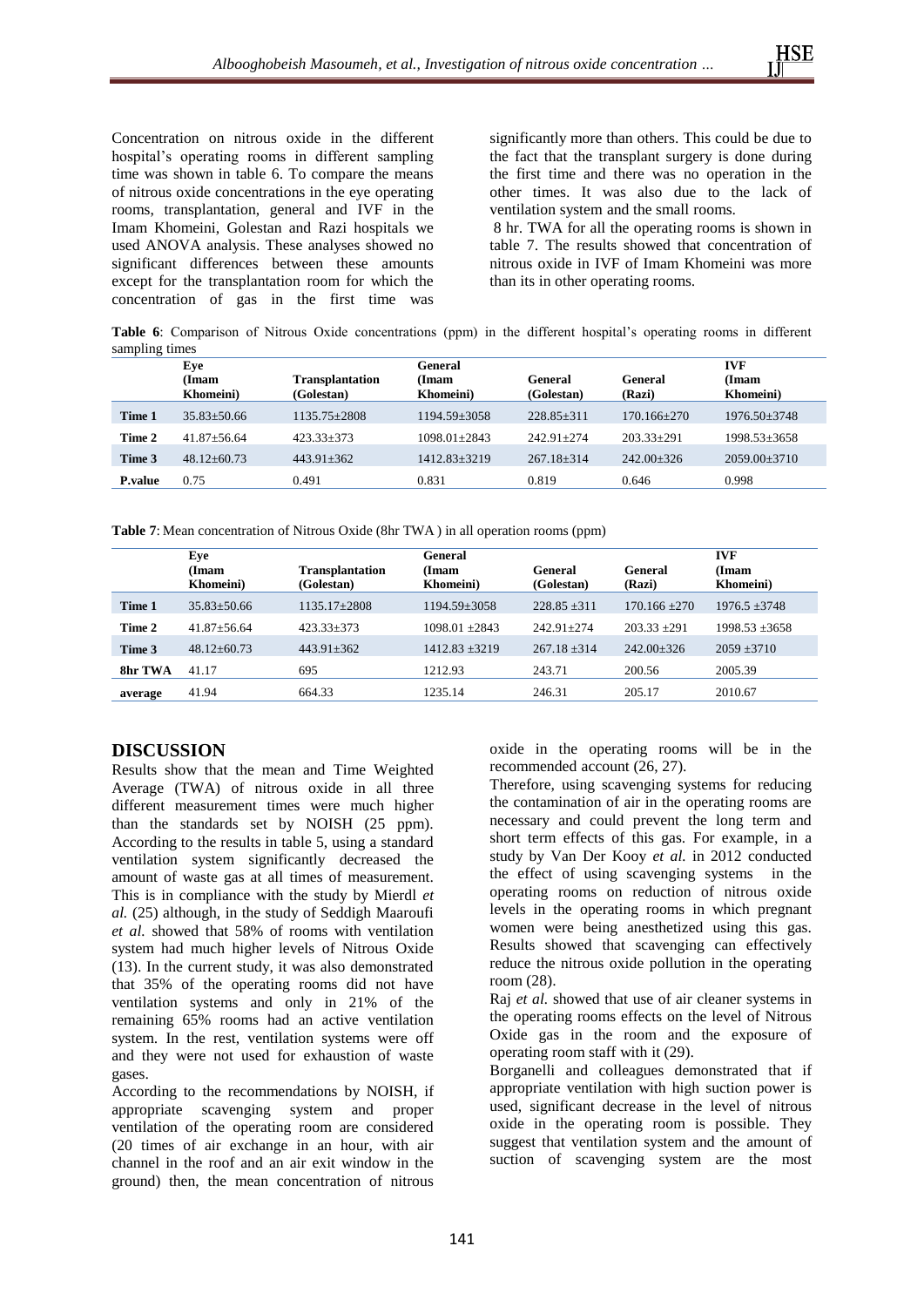important factors in the reduction of nitrous oxide pollution to the level accepted by NOISH (30).

According to the results in the tables 3 and 4, most polluted area is the exhaust releasing the anesthetic agents which show the leak around the anesthesia machine. In a study which assessed the relationship between leakage of the anesthesia machine and the nitrous oxide concentration, a direct relationship between these two factors were found (31). Monitoring of the anesthetic gasses which included the assessment of anesthesia machines, scavenging system and the ventilation system, should be done continuously in the operating rooms.

According to the other results that were shown in the table 5, there was a significant difference between three measured amounts in different sampling times in rooms lacking proper ventilation, because of lack of ventilation system or inactive ventilation system. These results are in compliance with other studies in this field (23, 24).

These evidences show that the staff especially anesthesia technician are exposed to high concentrations of this gas operating room during the working day. This long term exposure could have detrimental effects on their health. For example, in a study on women who had exposed to nitrous oxide for more than 3 hours in a week by Rowland *et al.* they found that the relative risk of miscarriage in these women compared to controls was 2.6 (confidence interval: 1.3-5). This risk was not observed in the people who were using air cleaning systems in their working environment. Researchers found that using refinement systems can have a major effect on the exposure to this gas and prevent the infertility of female working in the places which nitrous oxide is being used (7).

Study of Wronska-Nofer *et al.* demonstrated a direct relationship between nitrous oxide concentrations and the oxidative damages of the DNA in the staff that they were working in the operating room (5).

According to the table 6, nitrous oxide levels did not show significant differences in three different sampling time points in all rooms except the ophthalmic operating room of the Imam Khomeini Hospital, which the nitrous oxide concentration was below European standards, 100 ppm, and in the restrooms, concentration of nitrous oxide was higher than its European standards. As ventilation system is appropriate in all of the ophthalmic operating rooms of the Imam Khomeini hospital, there is a difference between these rooms and other rooms as can be seen in the table 6.

In total, high concentrations of nitrous oxide in the operating rooms of these 3 hospitals in Ahvaz, which significantly exceed of allowed amounts, could cause various complications in the staff that worked in operating rooms. It is recommended that different methods can be used to prevent the increasing amount of anesthetic gasses in the

operating rooms. During current study it was observed that many of the anesthesia machines did not have exhaust tube or if they had, the tube was not connected to the machine. The staff was working in operating room, usually ignoring these facts. It is also possible that they were unaware that disconnecting exhaust tube from anesthesia machine can cause accumulation of anesthetic gasses in the room which may be harmful for them. Therefore, it is necessary to train the staff on risk factors, methods of refining air, correct methods of maintenance of devices and also warn them about the side effects of long term exposure to these gasses. It is necessary to assess the ventilation systems in a distinct time intervals. Use of powerful scavenging systems is also a recommendation to reduce the risks of occupational exposure to anesthetic gasses.

## **CONCLUSION**

In the current study, we found that the concentration of nitrous oxide in the operating rooms of the studied hospitals was significantly higher than recommended standards by international organizations. These high amounts of anesthetic gasses can have detrimental effects on the health of staff in the operating room. Therefore, it is necessary to pay more attention to the occupational safety of the staff and reduce the level of these gasses through using systems for collection and removal of them. By constitutive control and proper maintenance of devices and ventilation systems, it is possible to keep the nitrous oxide pollution as low as possible. It is also necessary to train staff for proper maintenance of devices and methods for reduction of exposure to these gasses. Warning staff about complications associated with long term exposure to nitrous oxide is also necessary.

# **ACKNOWLEDGEMENT**

This manuscript is a result of a research project supported by grant number U-90229 from Ahvaz Jundishapur University of Medical Sciences. At the end, we would like to thank all people and organizations who assisted us in conducting this research. We thank especially the operating room staff of the educational hospitals of Ahvaz and Iran University of Medical Sciences.

#### **REFERENCES**

[1] Berry AJ, Katz JD. Occupational Health. In: Barash PG, Cullen BF, Stoelting RK. Clinical Anesthesia. 5th Ed. Philadelphia: Lippincott Williams & Wilkins; 2006. pp 76-78.

[2] Eilers H, Yost S. General Anesthetics. In: katzung BG, Masters SB, Trevor AJ. Basic & Clinical Pharmacology. 12th Ed. The McGraw-Hill Companies; 2012. pp 430-38.

[3] Ellen Regina da Costa PaesI, Mariana Gobbo BrazII, Joilson Teixeira de LimaIII, Milana Reis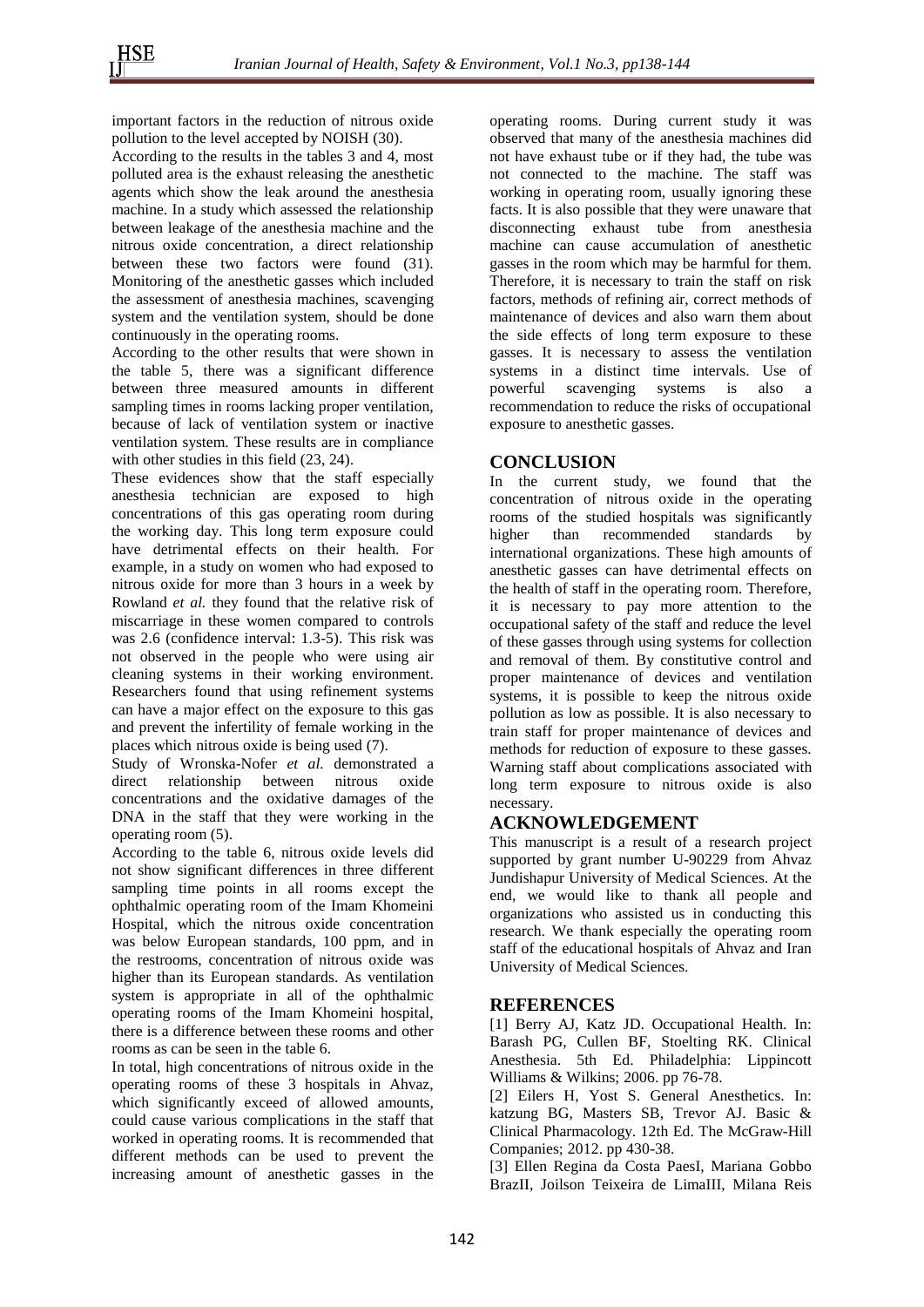Gomes da SilvaIII, Leilane Bentes de SousaIII, Emerson Silva LimaI, DNA damage and antioxidant status in medical residents occupationally exposed to waste anesthetic gases, Acta Cirúrgica Brasileira , 2014;. 29 (4): 280 – 86. [4] Head BP, Patel HH, Niesman IR, Drummond JC, Roth DM, Patel PM:Inhibition of p75 neurotrophin receptor attenuates isofluranemediated neuronal apoptosis in the neonatal central nervous system., Anesthesiology 2009; 110 (4):813–25.

[5] Wronska-Nofer T, Nofer JR, Jajte J, Dziubałtowska E, Szymczak W, Krajewski W, Wasowicza W, Rydzynski K. Oxidative DNA damage and oxidative stress in subjects occupationally exposed to nitrous oxide (N2O). Mutation Research 2012;731 (1-2): 58– 63.

[6]. Rowland AS, Baird DD, Weinberg CR, Shore DL, Shy CM, Wilcox AJ. Reduced fertility among women employed as dental assistants exposed to highlevels of nitrous oxide, New Engl J Med 1992; 327: 993–97.

[7] Rowland AS, Baird DD, Shore DL, Weinberg CR, Savitz DA, Wilcox AJ. Nitrous Oxide and Spontaneous Abortion in Female Dental Assistants. *Am J Epidemiol* 1995;141 (6)*:* 531-38.

[8] Bonassi S, Forni A, Bigatti P, Conevarollo N, Ferrari MD. Chromosome aberrations in hospital workers: evidence from surveillance studies in Italy. Am J Ind Med. 1997; 31 (3): 353–60.

[9] Sardas S, Cuhruk M, Karakaya EC, Atakhurt Y. Sister chromatid exchange in operating room personnel. Mutat Res 1992; 279: 117–20.

[10] Hoerauf K, Wiesner G, Schroegendorfer K, Jobst BP, Spacek A, Harth M. Waste anaesthetic gases induce sister chromatid exchanges in lymphocytes of operating room personnel. Br J Anaesth 1999; 82 (5): 764–66.

[11] Hoerauf K, Lierz M, Wiesner G, Schroegendorfer K, Lierz O, Spacek A, *et al.* Genetic damage in operating room personnel exposed to isoflurane and nitrous oxide. Occup Environ Med 1999; 56 (7): 433–37.

[12] Krajewski W, Kucharska M, Pilacik B, Fobker M, Stetkiewicz J, Nofer JR, *et al.* Impaired vitamin B12 metabolicstatus in healthcare workers occupationally exposed to nitrous oxide. Br J Anaesth 2007; 99 (6): 812-18.

[13]. Panni MK, Corn SB. The use of a uniquely designed anesthetic scavenging hood to reduce operating room anesthetic gas contamination during general anesthesia. Anesth. Analg 2002; 95(3): 656-60

[14] Li SH, Li SN, Shih HY, Yi HD, Chiang CY. Personnel exposure to waste sevoflurane and nitrous oxide during general anesthesia with cuffed endotracheal tube. Acta Anaesthesiol Sin 2002; 40(4): 185-90.

[15]. Sadigh Maroufi Sh, Gharavi MJ, Behnam M, Samadikuchaksaraei A. Nitrous Oxide Levels In Operating and Recovery Rooms of Iranian Hospitals. Iranian J Pub. Health 2011; 40(2): 75- 79.

[16] Jenstrup M, Fruergaard KO. Pollution with nitrous oxide using laryngeal mask or face mask. Acta anaesthesiologic Scandinavia 1999; 43(5): 663-66.

[17] Smith FD. Management of exposure to waste anesthetic gases. Association of Operating Room Nurses Journal 2010; 91(4): 482–94.

[18] Irwin MG, Trinh T, Yao CL. Occupational exposure to anaesthetic gases 2009; A role for TIVA. London: Informa Healthcare.

[19] Wiesner G, Schiewe-Langgartner F, Lindner R, Gruber M. A low-level occupational exposure to sevoflurane is associated with genotoxicity in the sister chromatid exchange but not in the micronucleus assay: 9AP6-5. European Journal of Anaesthesiology 2007; 24: 121-22.

[20] Barash PG, Cullen BF, Stoelting RK, Stock MC. Handbook of clinical anesthesia. Baltimore: Lippincott Williams & Wilkins, 2009

[21] Ontario Ministry of Labour.Occupational Health and Safety Act.Regulation 67/93, Health Careand Residential Facilities. 2005. Available from[:www.elaws.gov.on.ca/DBLaws/Regs/English](http://www.elaws.gov.on.ca/DBLaws/Regs/English/930067_e.htm) [/930067\\_e.htm.](http://www.elaws.gov.on.ca/DBLaws/Regs/English/930067_e.htm)

[22] Bacharach, Inc, Instruction 0019-9208, N2OMonitor, Model 3010, Operation & Maintenance, Rev. 9 – May 2010

[23] Sadigh Maroufi Sh, Sharafi AA, Behnam M, Haghani H. An Investigation of Contamination with Nitrous Oxide(N2O) in Operating and Recovery Rooms Atmosphere. Iran University of Medical Sciences 2005; 40: 231-38.

[24] Hassani V, Movassaghi GR, Sedigh Maroufi Sh, Moradi Moghaddam O. Assessment of Nitrous Oxide Contamination in Pediatric Operating Rooms in Iran, Tehran and Shahid Beheshti University Hospitals. Iran University of Medical Sciences 2007;14 (54): 77-85.

[25] Mierdl S, Byhahn C, Abdel-Rahman U, Matheis G, Westphal K. Occupational exposure to inhalational anesthetics during cardiac surgery on cardiopulmonary bypass. Ann Thorac Surg 2003; 75 (6): 1924-27.

[26] Rovesti S, Ferrari A, Faggiano D, Vivoli G. [Monitoring occupational exposure to volatile anaesthetics in the operating theatre: environmental and biological measurements]. Ann Ig 2005; 17 (3): 219-30

[27] Hoerauf K., Funk W. Occupationalexposure to sevoflurane, halothane and Nitrous Oxide during paediatric anesthesia, Anaesthesia 1997; 52(3): 215-19

[28] NIOSH, U.S. Department of Health andHuman: Nitrous Oxide continues to threaten Health care workers, http://www.cdc.gov/niosh/updates/94-118.html